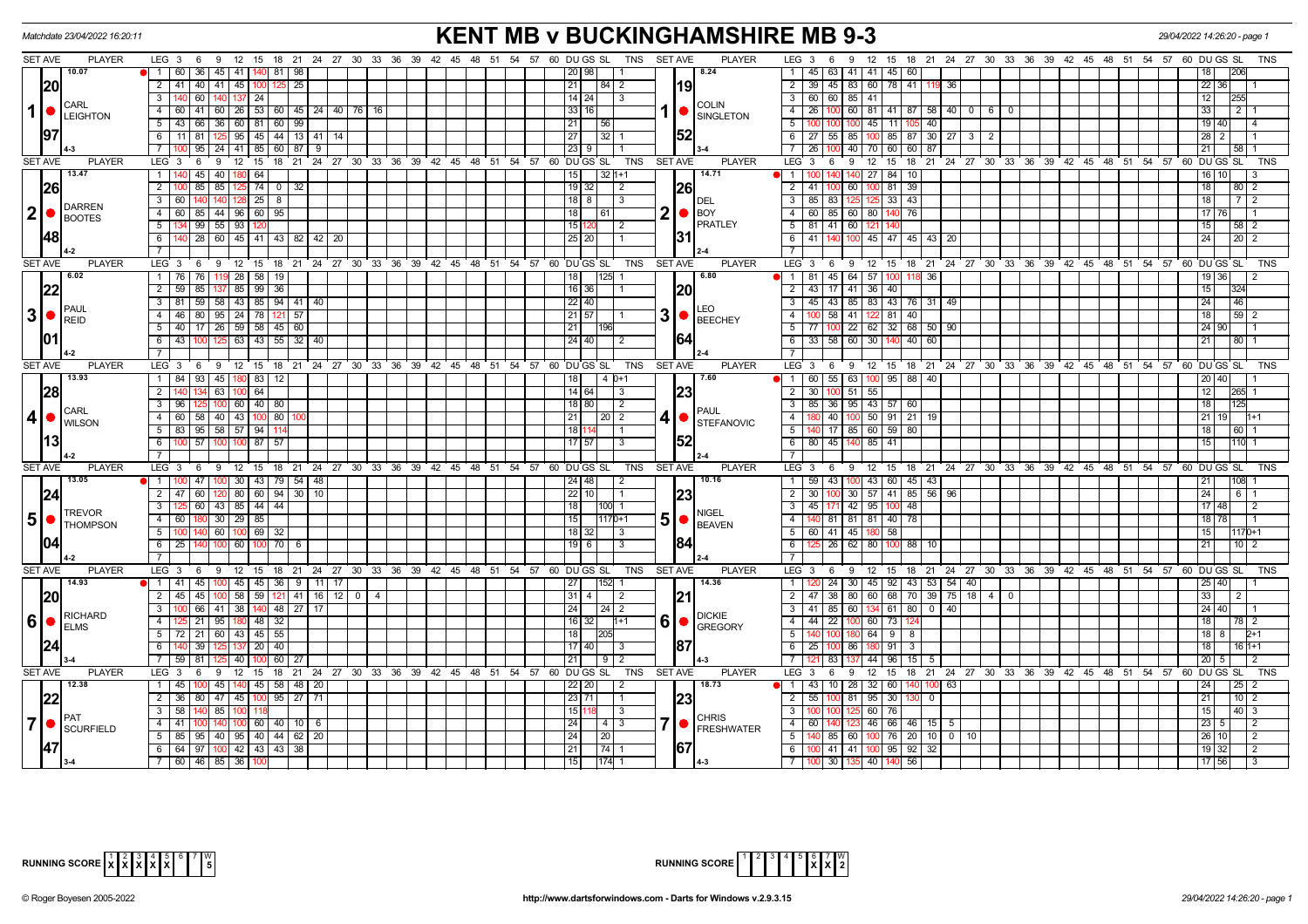| Matchdate 23/04/2022 16:20:11                                                                                                         | <b>KENT MB v BUCKINGHAMSHIRE MB 9-3</b>                                                                |                                                                                               | 29/04/2022 14:26:27 - page 2                                              |
|---------------------------------------------------------------------------------------------------------------------------------------|--------------------------------------------------------------------------------------------------------|-----------------------------------------------------------------------------------------------|---------------------------------------------------------------------------|
| <b>SET AVE</b><br><b>PLAYER</b><br>$LEG_36$<br>12<br>9<br>15                                                                          | 18 21 24 27 30 33 36 39 42 45 48 51 54 57 60 DU GS SL<br><b>TNS</b><br><b>SET AVE</b><br><b>PLAYER</b> | LEG <sub>3</sub><br>18 21 24 27 30 33 36 39 42 45 48 51 54 57 60 DUGS SL<br>15<br>-9          | <b>TNS</b>                                                                |
| 7.06<br>60<br>$45$ 81<br>10   40<br>60<br>60<br><b>i</b> 1<br>45                                                                      | 6.26<br> 26 40                                                                                         | 25 23 31 96<br>40<br>85<br>45 I                                                               | 40 <br>24                                                                 |
| 22<br>45<br>35<br>32<br>$5\overline{)}$<br>2                                                                                          | 22<br> 21 5<br>-3                                                                                      | $58$ 88<br>55<br>44<br>$\overline{2}$<br>44<br>30                                             | 82 <br>21                                                                 |
| $100$ 40<br>$\mathbf{3}$<br>122 96 1<br>60 I<br>  83                                                                                  | 17 40 <br>2                                                                                            | $\overline{\mathbf{3}}$<br>95 96 44 75                                                        | $\frac{1}{51}$ 1<br>15                                                    |
| <b>KEVIN</b><br> 8 <br>85 54 95 60<br>$\overline{4}$<br>37<br>55<br>REID                                                              | <b>GARY</b><br>8 <sup>1</sup><br>$\overline{118}$<br><b>PRICE</b>                                      | 66 95<br>$\overline{4}$<br>45 137<br>44 74<br>40                                              | 20<br>74                                                                  |
| $96$ 59 81 60 85 60 20 40<br>5                                                                                                        | 24 40                                                                                                  | $\overline{5}$   43   96   17   45   133   47   45                                            | 21<br>$\begin{array}{c c c c c} \hline \text{175} & \text{1} \end{array}$ |
| 55<br>6                                                                                                                               | I35                                                                                                    | 6                                                                                             |                                                                           |
|                                                                                                                                       |                                                                                                        | $\overline{7}$                                                                                |                                                                           |
| 24 27 30 33 36 39 42 45 48<br><b>SET AVE</b><br><b>PLAYER</b><br>LEG <sup>3</sup><br>12 15<br>18 21<br>- 6<br>9                       | 51 54 57 60 DUGS SL<br><b>TNS</b><br><b>SET AVE</b><br><b>PLAYER</b>                                   | 12 15 18 21 24 27 30 33 36 39 42 45 48 51 54 57 60 DUGS SL<br>LEG <sup>3</sup><br>9<br>6      | <b>TNS</b>                                                                |
| 14.48<br>40<br>60<br>55                                                                                                               | 16 40 <br>7.81<br>$\overline{2}$                                                                       | 58<br>41 59 58<br>$\bullet$ 1 1                                                               | 104 <br>18                                                                |
| 26<br>20<br>2<br>41                                                                                                                   | 23<br>17 20                                                                                            | 2<br>60<br>96<br>95                                                                           | 15<br> 50 2                                                               |
| 45<br>100 54<br>$\overline{\mathbf{3}}$<br>26<br>43<br><b>DEAN</b>                                                                    | 21<br>50<br>l 2<br><b>STUART</b>                                                                       | 55 58 57 77 40<br>65<br>96<br>53<br>$\overline{\mathbf{3}}$                                   | 24 40                                                                     |
| 9 <br>38 97 94<br>32<br>-4<br><b>OWEN</b>                                                                                             | 9 <sub>l</sub><br>  17   32  <br>$\overline{2}$<br>ROBINSON                                            | 60 58 57 80 39<br>4 I                                                                         | 15<br>207                                                                 |
| 60<br>5<br>41<br>-81 I<br>41<br>82                                                                                                    | 18 <br>96 <sub>1</sub>                                                                                 | 5<br>83<br>77 0<br>$30 \mid 10$                                                               | 19<br>  10                                                                |
| 95   80   38   100   60  <br>6<br>103 25                                                                                              | 55<br>20 25 1<br>2                                                                                     | 40 60 45 97 41 40<br>$6$ 1                                                                    | 18 <sup>1</sup>                                                           |
|                                                                                                                                       |                                                                                                        | $\overline{7}$                                                                                |                                                                           |
| 12 15 18 21 24 27 30 33 36 39 42 45 48 51 54 57 60 DUGS SL<br><b>SET AVE</b><br><b>PLAYER</b><br>LEG <sup>3</sup><br>6<br>9           | <b>SET AVE</b><br><b>TNS</b><br><b>PLAYER</b>                                                          | 15 18 21 24 27 30 33 36 39 42 45 48 51 54 57 60 DUGS SL<br>LEG <sup>'</sup> 3<br>9<br>12<br>6 | <b>TNS</b>                                                                |
| 9.35<br>85<br>45<br>$57$ 50<br>11                                                                                                     | $\sqrt{10}$ 2<br>8.80<br>  18                                                                          | 43<br>85<br>43<br>20                                                                          | $16$   20                                                                 |
| 22 <br>60<br>$\overline{2}$<br>60                                                                                                     | $\sqrt{60}$ 3<br> 15 <br>24                                                                            | $96$ 79 40<br>$\overline{2}$<br>86                                                            | $16$ 40<br>$\overline{2}$                                                 |
| $79$   22   0   8  <br>3<br>41<br>$\mathbf{0}$<br>FRED                                                                                | 130 I<br>$812$<br>LIAM                                                                                 | 29<br>$\sqrt{99}$<br>70 60 43 85 19 34 20<br>$3^{\circ}$                                      | 29 20                                                                     |
| 10 ●<br>$\overline{60}$ 88<br>60<br>$\overline{4}$<br>57<br> 43 <br>$\overline{0}$<br>$I_{\rm BOX}$                                   | 10 MAUGHAN<br>$\sqrt{56}$ 1<br>  21                                                                    | $145$ 43 100<br>$\overline{28}$<br>$3 \mid 12$<br>$-4$<br>10 <sub>C</sub><br>170              | $22$   12<br>3                                                            |
| 5                                                                                                                                     |                                                                                                        | 5                                                                                             |                                                                           |
| 26<br>6                                                                                                                               |                                                                                                        | 6                                                                                             |                                                                           |
|                                                                                                                                       |                                                                                                        |                                                                                               |                                                                           |
| <b>SET AVE</b><br><b>PLAYER</b><br>30 33 36 39 42 45 48<br>LEG <sub>3</sub><br>12<br>18<br>21<br>$24 \overline{27}$<br>15<br>9<br>- 6 | 51 54 57 60 DUGS SL<br><b>TNS</b><br><b>SET AVE</b><br><b>PLAYER</b>                                   | $LEG$ 3<br>21 24 27 30 33 36 39<br>12<br>42 45 48 51<br>54<br>9<br>15<br>18                   | 57 60 DU GS SL<br><b>TNS</b>                                              |
| 16.01                                                                                                                                 | 7.50<br>20<br>47<br>60<br>  17   20<br> 22 2<br>$\overline{2}$<br>46                                   | 60 I<br>95<br>57                                                                              | 72<br>18                                                                  |
| 23 <br>$\overline{0}$<br>2<br>98 70<br>43<br>8<br>-2                                                                                  | 21<br>1+1                                                                                              | $85 \mid 26$<br>56<br>59                                                                      | 45 1<br>21                                                                |
| $100$ 62 32 0<br>$\overline{3}$<br>83<br>40                                                                                           | 21 <br>4 11+1<br>ANDY                                                                                  | 45   43   85   180   35   16   16<br>3   81                                                   | 23<br>  16  <br>$D+1$                                                     |
| 11●<br>60<br>$41 \overline{)39}$<br>$\overline{4}$<br><b>CUNLIFFE</b>                                                                 | 21 <br>I 20 I 3<br><b>TURNBULL</b>                                                                     | 95<br>$\overline{4}$<br>60<br>14<br>32                                                        | 19<br>32 <br>2                                                            |
| $45$ 90 10<br>80 85 90<br>5 <sup>5</sup><br>45   56                                                                                   | $\frac{1}{23}$ 10                                                                                      |                                                                                               | 24<br> 66                                                                 |
| 45<br>55<br>$\overline{0}$<br>15<br>6<br>61<br>3   2                                                                                  | 33 <br>$\sqrt{25}$ 2<br>l1+1                                                                           | $60$ 55<br>$-54$<br>60<br>28 41<br>6 31                                                       | 72 <br>$\overline{24}$                                                    |
|                                                                                                                                       |                                                                                                        | $\overline{7}$                                                                                |                                                                           |
| <b>SET AVE</b><br><b>PLAYER</b><br>$LEG$ 3<br>18 21 24 27 30 33 36 39 42 45<br>12<br>15<br>-9<br>- 6                                  | <b>SET AVE</b><br>57<br>60 DUGS SL<br><b>TNS</b><br><b>PLAYER</b><br>48<br>51<br>54                    | LEG <sup>3</sup><br>15 18 21 24 27 30 33 36 39<br>- 9<br>12<br>42 45 48<br>51<br>- 54<br>- 6  | 57<br>60 DUGS SL<br><b>TNS</b>                                            |
| 10.19<br>$\overline{1}$<br>32                                                                                                         | 3.25<br>$\sqrt{17}$ 32                                                                                 | 59<br>60<br>82<br>50                                                                          | 210                                                                       |
| 22 <br>$100$ 21 65 84 54 32<br>59<br>26<br>60                                                                                         | l18l<br> 25 32                                                                                         | 100 45 24 84 68 35<br>2 I<br>26<br>26<br>30                                                   | 27<br> 63                                                                 |
| 85<br>40 40 20<br>3<br>26<br>60<br>85<br>100<br>PAUL                                                                                  | 25 20<br><b>RON</b>                                                                                    | $30 \mid 40$<br>59 60<br>80<br>55<br>68<br>3                                                  | 72 <br>24                                                                 |
| 12● <br>$55 \ 85 \ 77 \ 22 \ 0$<br>$\overline{4}$<br>60<br>1001<br><b>IFOX</b>                                                        | $12 \bullet$ $\int_{\text{GRANT}}$<br> 24                                                              | 55 59 28 9 60 60 80 99 51<br>4 I                                                              | 26 51                                                                     |
| 41 25 85<br>40<br>5<br>60<br>127                                                                                                      | 20 40 <br>2                                                                                            | $5 \mid 25$<br> 40 <br>$100$ 21<br>60                                                         | 18<br>$ 130 $ 2                                                           |
| <b>155</b><br>6                                                                                                                       | 45                                                                                                     | 6                                                                                             |                                                                           |
|                                                                                                                                       |                                                                                                        | $\overline{7}$                                                                                |                                                                           |

| OP:          | 0.04       | <b>OP</b><br>Liam Maughan 24.14                                       |
|--------------|------------|-----------------------------------------------------------------------|
| <b>RUNNI</b> | 112IW<br>. | FFI 12 I W<br>$\sim$<br>RUNI<br> x <br>ּיי<br>www.acore<br>I 5<br>^*^ |